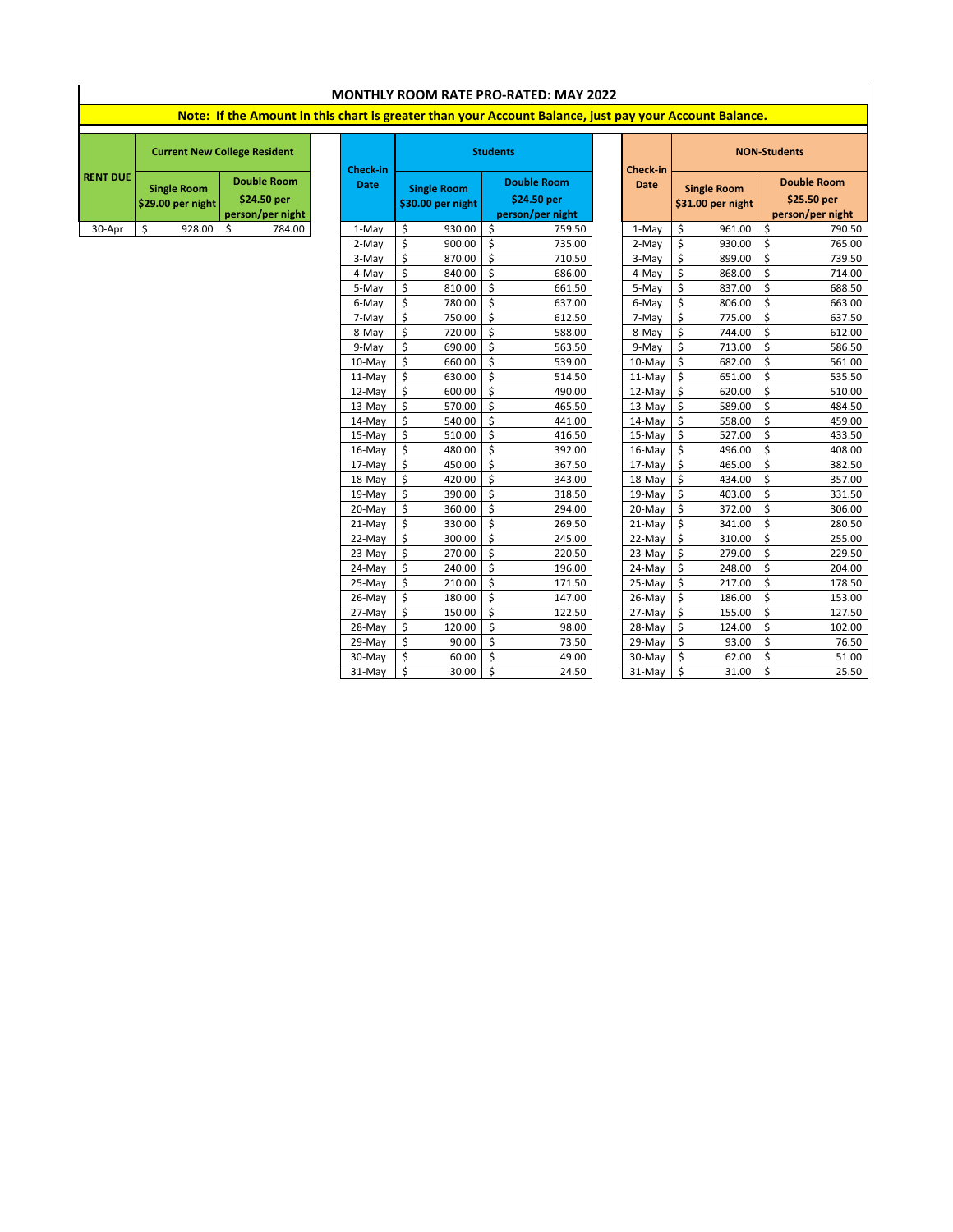| <b>MONTHLY ROOM RATE PRO-RATED: JUNE 2022</b>                                                          |                                         |                                     |                         |                                         |                                    |                         |                                         |                                 |  |  |  |  |
|--------------------------------------------------------------------------------------------------------|-----------------------------------------|-------------------------------------|-------------------------|-----------------------------------------|------------------------------------|-------------------------|-----------------------------------------|---------------------------------|--|--|--|--|
| Note: If the Amount in this chart is greater than your Account Balance, just pay your Account Balance. |                                         |                                     |                         |                                         |                                    |                         |                                         |                                 |  |  |  |  |
|                                                                                                        |                                         | <b>Current New College Resident</b> |                         | <b>Students</b>                         |                                    |                         | <b>NON-Students</b>                     |                                 |  |  |  |  |
| <b>RENT</b><br><b>DUE</b>                                                                              |                                         | <b>Double Room</b>                  | Check-in<br><b>Date</b> |                                         | <b>Double Room</b>                 | Check-in<br><b>Date</b> |                                         | <b>Double Room</b>              |  |  |  |  |
|                                                                                                        | <b>Single Room</b><br>\$29.00 per night | \$24.50 per<br>person/per night     |                         | <b>Single Room</b><br>\$30.00 per night | \$24.50 per<br>person/per<br>night |                         | <b>Single Room</b><br>\$31.00 per night | \$25.50 per<br>person/per night |  |  |  |  |
| $1$ -Jun                                                                                               | \$<br>870.00                            | $\ddot{\mathsf{S}}$<br>735.00       | 1-Jun                   | \$<br>900.00                            | \$<br>735.00                       | $1$ -Jun                | \$<br>961.00                            | \$<br>765.00                    |  |  |  |  |
|                                                                                                        |                                         |                                     | 2-Jun                   | \$<br>870.00                            | \$<br>710.50                       | 2-Jun                   | \$<br>930.00                            | \$<br>739.50                    |  |  |  |  |
|                                                                                                        |                                         |                                     | 3-Jun                   | \$<br>840.00                            | \$<br>686.00                       | 3-Jun                   | \$<br>899.00                            | \$<br>714.00                    |  |  |  |  |
|                                                                                                        |                                         |                                     | 4-Jun                   | \$<br>810.00                            | \$<br>661.50                       | 4-Jun                   | \$<br>868.00                            | \$<br>688.50                    |  |  |  |  |
|                                                                                                        |                                         |                                     | 5-Jun                   | \$<br>780.00                            | \$<br>637.00                       | 5-Jun                   | \$<br>837.00                            | \$<br>663.00                    |  |  |  |  |
|                                                                                                        |                                         |                                     | 6-Jun                   | \$<br>750.00                            | \$<br>612.50                       | 6-Jun                   | \$<br>806.00                            | \$<br>637.50                    |  |  |  |  |
|                                                                                                        |                                         |                                     | 7-Jun                   | \$<br>720.00                            | \$<br>588.00                       | 7-Jun                   | \$<br>775.00                            | \$<br>612.00                    |  |  |  |  |
|                                                                                                        |                                         |                                     | 8-Jun                   | \$<br>690.00                            | \$<br>563.50                       | 8-Jun                   | \$<br>744.00                            | \$<br>586.50                    |  |  |  |  |
|                                                                                                        |                                         |                                     | 9-Jun                   | \$<br>660.00                            | \$<br>539.00                       | 9-Jun                   | \$<br>713.00                            | \$<br>561.00                    |  |  |  |  |
|                                                                                                        |                                         |                                     | 10-Jun                  | \$<br>630.00                            | Ś.<br>514.50                       | 10-Jun                  | Ś<br>682.00                             | \$<br>535.50                    |  |  |  |  |
|                                                                                                        |                                         |                                     | $11$ -Jun               | \$<br>600.00                            | \$<br>490.00                       | $11$ -Jun               | \$<br>651.00                            | \$<br>510.00                    |  |  |  |  |
|                                                                                                        |                                         |                                     | 12-Jun                  | \$<br>570.00                            | \$<br>465.50                       | 12-Jun                  | \$<br>620.00                            | \$<br>484.50                    |  |  |  |  |
|                                                                                                        |                                         |                                     | 13-Jun                  | \$<br>540.00                            | \$<br>441.00                       | 13-Jun                  | \$<br>589.00                            | \$<br>459.00                    |  |  |  |  |
|                                                                                                        |                                         |                                     | 14-Jun                  | \$<br>510.00                            | \$<br>416.50                       | 14-Jun                  | \$<br>558.00                            | \$<br>433.50                    |  |  |  |  |
|                                                                                                        |                                         |                                     | 15-Jun                  | \$<br>480.00                            | \$<br>392.00                       | 15-Jun                  | \$<br>527.00                            | \$<br>408.00                    |  |  |  |  |
|                                                                                                        |                                         |                                     | 16-Jun                  | \$<br>450.00                            | \$<br>367.50                       | 16-Jun                  | \$<br>496.00                            | \$<br>382.50                    |  |  |  |  |
|                                                                                                        |                                         |                                     | 17-Jun                  | \$<br>420.00                            | \$<br>343.00                       | 17-Jun                  | \$<br>465.00                            | \$<br>357.00                    |  |  |  |  |
|                                                                                                        |                                         |                                     | 18-Jun                  | \$<br>390.00                            | \$<br>318.50                       | 18-Jun                  | \$<br>434.00                            | \$<br>331.50                    |  |  |  |  |
|                                                                                                        |                                         |                                     | 19-Jun<br>20-Jun        | \$<br>360.00<br>\$<br>330.00            | \$<br>294.00<br>\$<br>269.50       | 19-Jun<br>20-Jun        | \$<br>403.00<br>\$<br>372.00            | \$<br>306.00<br>\$<br>280.50    |  |  |  |  |
|                                                                                                        |                                         |                                     | 21-Jun                  | \$<br>300.00                            | \$<br>245.00                       | 21-Jun                  | \$<br>341.00                            | \$<br>255.00                    |  |  |  |  |
|                                                                                                        |                                         |                                     | 22-Jun                  | \$<br>270.00                            | Ś<br>220.50                        | 22-Jun                  | Ś<br>310.00                             | \$<br>229.50                    |  |  |  |  |
|                                                                                                        |                                         |                                     | 23-Jun                  | \$<br>240.00                            | \$<br>196.00                       | 23-Jun                  | \$<br>279.00                            | \$<br>204.00                    |  |  |  |  |
|                                                                                                        |                                         |                                     | 24-Jun                  | \$<br>210.00                            | \$<br>171.50                       | 24-Jun                  | Ś<br>248.00                             | \$<br>178.50                    |  |  |  |  |
|                                                                                                        |                                         |                                     | 25-Jun                  | \$<br>180.00                            | \$<br>147.00                       | 25-Jun                  | \$<br>217.00                            | \$<br>153.00                    |  |  |  |  |
|                                                                                                        |                                         |                                     | 26-Jun                  | \$<br>150.00                            | \$<br>122.50                       | 26-Jun                  | \$<br>186.00                            | \$<br>127.50                    |  |  |  |  |
|                                                                                                        |                                         |                                     | 27-Jun                  | \$<br>120.00                            | \$<br>98.00                        | 27-Jun                  | \$<br>155.00                            | \$<br>102.00                    |  |  |  |  |
|                                                                                                        |                                         |                                     | 28-Jun                  | \$<br>90.00                             | \$<br>73.50                        | 28-Jun                  | \$<br>124.00                            | \$<br>76.50                     |  |  |  |  |
|                                                                                                        |                                         |                                     | 29-Jun                  | \$<br>60.00                             | \$<br>49.00                        | 29-Jun                  | \$<br>93.00                             | \$<br>51.00                     |  |  |  |  |
|                                                                                                        |                                         |                                     | 30-Jun                  | \$<br>30.00                             | Ś.<br>24.50                        | 30-Jun                  | \$<br>62.00                             | \$<br>25.50                     |  |  |  |  |
|                                                                                                        |                                         |                                     |                         |                                         |                                    |                         |                                         |                                 |  |  |  |  |